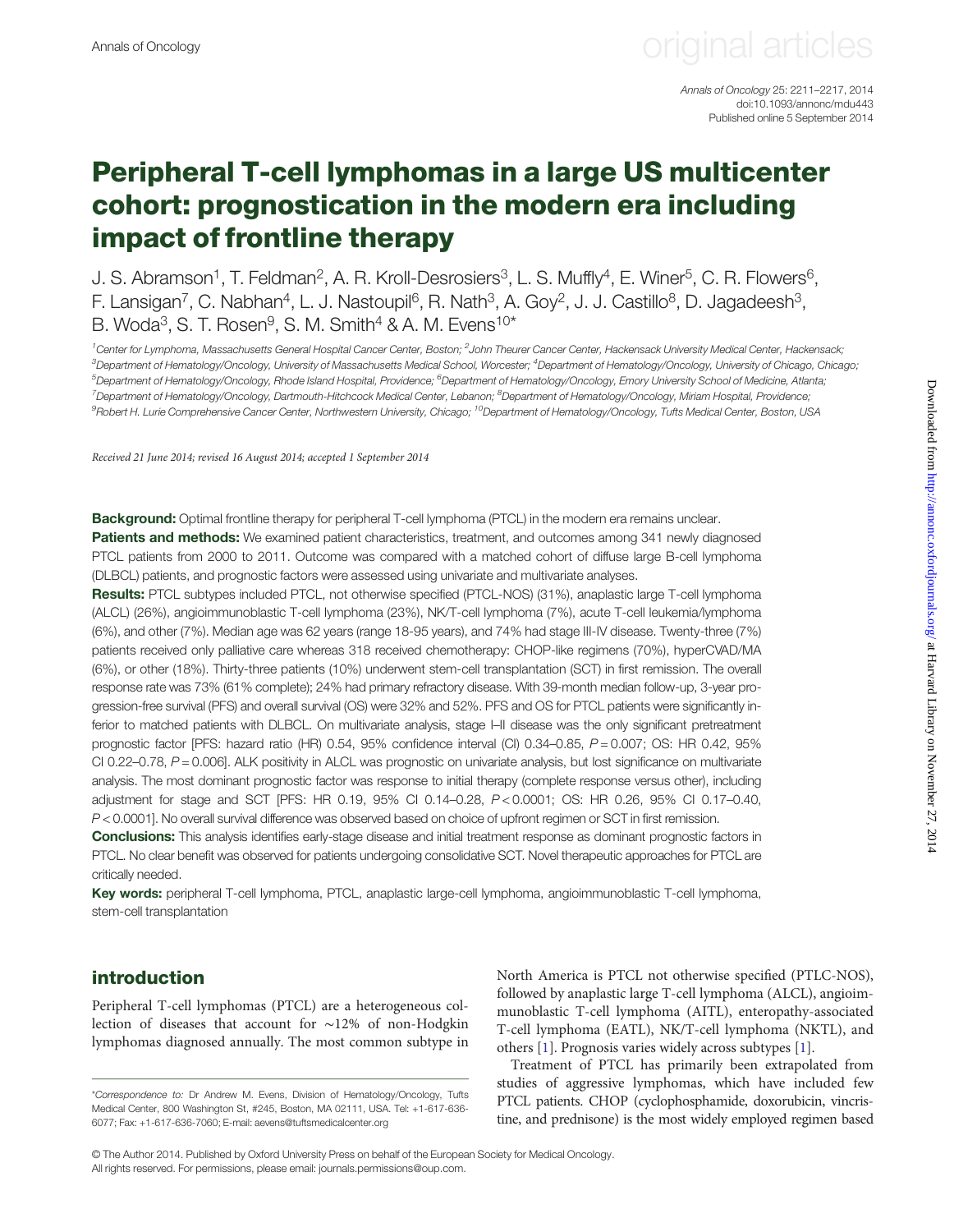on these data, although this is rarely curative. The addition of etoposide improves event-free survival in younger patients, but without clear impact on OS [\[2](#page-6-0)]. Consolidative autologous stem-cell transplantation (SCT) in first remission may improve outcome, though this is largely based on retrospective data and remains controversial [\[3](#page-6-0), [4\]](#page-6-0).

We report a large multicenter analysis of PTCLs treated during the modern era, including examination of frontline therapy and impact of SCT.

# methods

#### patients

We conducted a multicenter retrospective analysis of 401 newly diagnosed PTCL patients from nine US academic centers diagnosed from January 2000 to December 2010. All consecutive patients were identified within databases from participating institutions. The number of patients enrolled per center is included as [supplementary Table S1, available at](http://annonc.oxfordjournals.org/lookup/suppl/doi:10.1093/annonc/mdu443/-/DC1) Annals of Oncology online. Thirty-one patients were excluded due to lack of treatment data, 16 due to incomplete follow-up, and 13 due to lack of confirmed diagnosis. This study was approved by the Institutional Review Boards at each center. Baseline data collected at diagnosis included age, gender, histological subtype, stage, performance status, selected comorbid diseases, 'B' symptoms, prognostic indices, initial chemotherapy, and SCT. Diagnoses were confirmed by hematopathologists at each institution per the World Health Organization (WHO) classification [\[5\]](#page-6-0), but pathology was not centrally re-reviewed. Staging and treatment were carried out at the discretion of treating physicians.

#### statistics

Differences in patient characteristics were compared with two-tailed  $\chi^2$  tests for categorical variables and Student's t-test for continuous variables. The distribution of progression-free survival (PFS) and overall survival (OS) was estimated using the Kaplan–Meier method and difference was calculated using the log-rank test. PFS was defined as date of diagnosis until progression or death from any cause. Overall survival was defined as date of diagnosis until death from any cause. Univariate (UVA) and multivariate analyses (MVA) were carried out using the Cox proportional hazard model. Factors with a P value of  $\leq$ 0.10 on UVA were included in MVA. Hazard ratios (HR) and 95% confidence intervals (CIs) are reported. A level of significance  $(\alpha)$ of 0.05 was defined as significant.

A matched cohort survival analysis using propensity scores was carried out comparing our PTCL cohort with a matched cohort of diffuse large B-cell lymphoma (DLBCL) patients treated with rituximab–CHOP over the same time period at two institutions [\[6](#page-6-0)]. PTCL patients were exactly matched (without replacement) to DLBCL patients to the tenths decimal place of the propensity score on a 1 : 1 basis (on age, stage, and international prognostic indices), and was blinded to outcome. Cox proportional hazards regression was carried out with stratification on the propensity score (rounded to the tenth place) to account for the matching nature of the data [[7](#page-6-0)]. All statistical analyses were carried out using SAS version 9.2 (SAS Institute, Cary, NC).

## results

#### patient characteristics

The median age was 62 years (range 18–95 years), with onethird of patients  $\geq 70$  years. The male-to-female ratio was 1.5. The most common subtypes were PTCL-NOS (31%), ALCL (26%), and AITL (23%). NK/TCL, adult T-cell leukemia/ lymphoma (ATLL), EATCL, subcutaneous panniculitis-like T-cell lymphoma (SPTCL), hepatosplenic T-cell lymphoma (HTCL), and transformed cutaneous T-cell lymphoma (t-CTCL) each constituted <10% of cases (Table [1](#page-2-0)).

The majority of patients (71%) presented with advanced stage disease (Ann Arbor stage III–IV). Nearly half of patients had B symptoms at diagnosis and 21% had ECOG performance status ≥2. Extranodal disease was common with 29% bone marrow involvement and 49% nonmarrow extranodal disease. The most common nonmarrow extranodal sites were skin (26%), liver (13%), and lung (12%). Half of patients presented with anemia and 27% had thrombocytopenia. Forty percent of patients had high-risk disease by the International Prognostic Index (IPI), 22% by the Prognostic Index for T-cell lymphoma, and 32% by the International PTCL Project score. Data regarding medical comorbidities included renal insufficiency, coronary artery disease (CAD) or diabetes mellitus in 12%, 13%, and 13% of patients, respectively.

#### treatment

Frontline treatment regimens are detailed in Table [1](#page-2-0). Twentythree (7%) patients received only palliative therapy (no cytotoxic therapy), all of whom survived <3 months. Compared with patients treated with chemotherapy, palliative patients were older and likelier to present with anemia, hypoalbuminemia, and highrisk prognostic scores. [\(supplementary Table S2, available at](http://annonc.oxfordjournals.org/lookup/suppl/doi:10.1093/annonc/mdu443/-/DC1) Annals [of Oncology](http://annonc.oxfordjournals.org/lookup/suppl/doi:10.1093/annonc/mdu443/-/DC1) online).

Among 318 patients treated with at least one cycle of chemotherapy, CHOP-like therapy was the most common (70%), followed by hyperCVAD/MA (hyperfractionated cyclophosphamide, vincristine, adriamycin, dexamethasone/methotrexate, cytarabine) (6%). Sixty-one (18%) patients received an alternative regimen, each of which was administered to <10 patients and are grouped together as 'other'. These included EPOCH (etoposide, prednisone, vincristine, cyclophosphamide, doxorubicin), CMED (cyclophosphamide, methotrexate, etoposide, dexamethasone), gemcitabinebased, ifosfamide-based, and others. Of 237 patients who received CHOP-like therapy, 13 (5%) included etoposide. Sixty-eight patients (21%) received consolidative radiation therapy (XRT) as part of initial treatment. The most common histologies receiving XRT were ALCL (24), NK/TCL (16), and PTCL-NOS (15). Among irradiated patients, 62% had limited-stage disease, including 100% of limited-stage NK/TCL patients. Thirty-three (10%) patients underwent SCT in first remission (26 autologous, 7 allogeneic). Among transplanted patients, the majority had PTCL-NOS (11), followed by ALCL (6 ALK−, 1 ALK+), AITL (6) and ATLL (3), and one each in NK/TCL, EATL, HSL, and SPTCL. XRT or transplant carried out as salvage therapy was not considered upfront consolidation.

#### response

Overall response rate (ORR) among 318 patients treated with chemotherapy was 73%, with 61% achieving complete response (CR). Twenty-four percent had primary refractory disease. The ORR and complete response rate (CRR) with CHOP-like therapy were 69% and 58%, respectively, with 20% progressive disease. The ORR and CRR among patients who received hyperCVAD/MA were 85% and 80% ( $P = 0.0006$  and  $P = 0.002$ , respectively, versus CHOP-like therapy).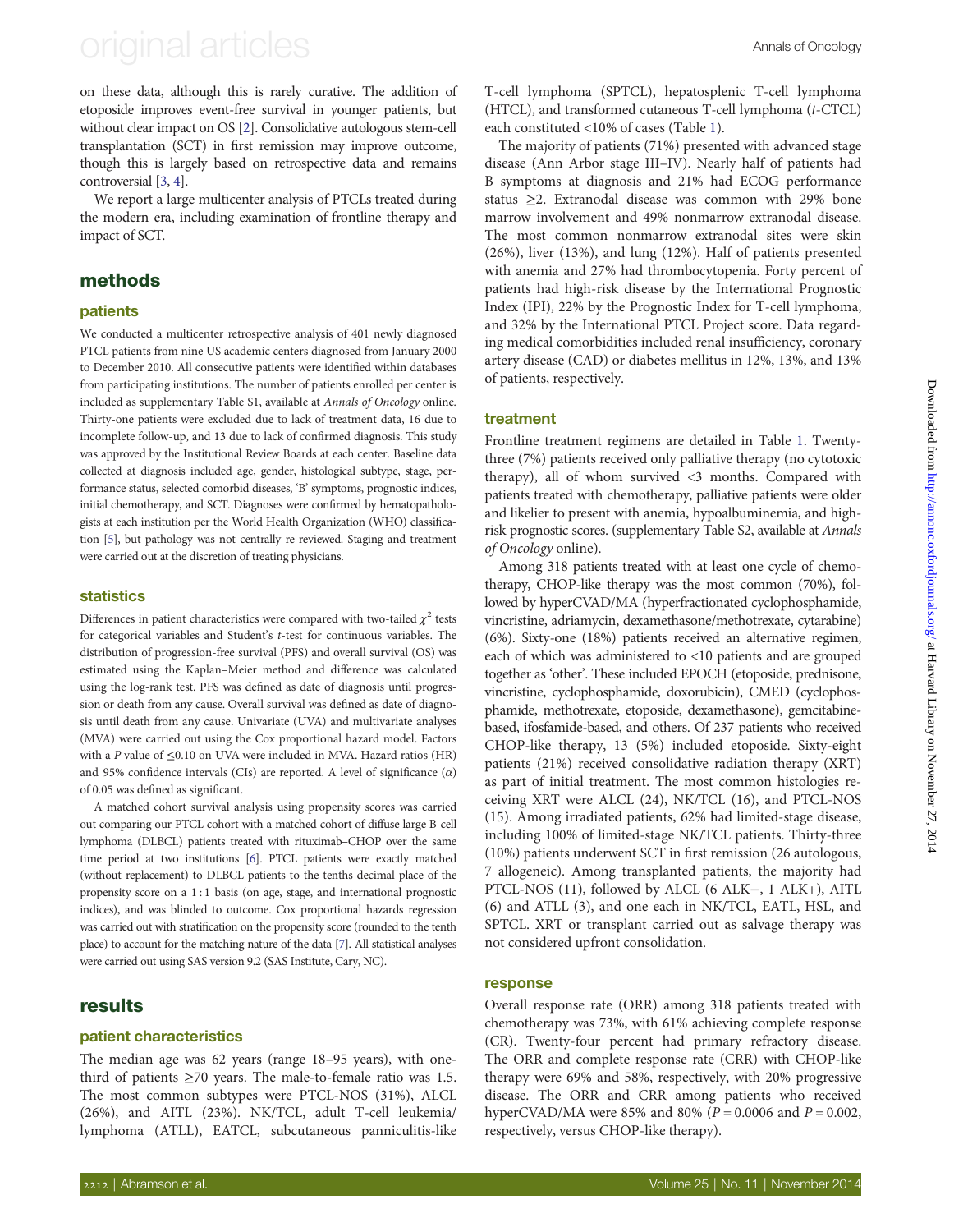# Table 1. Patient characteristics

| Characteristic                            | Number (%)           |  |  |  |  |
|-------------------------------------------|----------------------|--|--|--|--|
| All patients                              | 341 (100)            |  |  |  |  |
| Median age, years (range)                 | 62 years (18–95)     |  |  |  |  |
| Gender                                    |                      |  |  |  |  |
| Female                                    | 141 (41)             |  |  |  |  |
| Male                                      | 200 (59)             |  |  |  |  |
| Histology                                 |                      |  |  |  |  |
| PTCL-NOS                                  | 107(31)              |  |  |  |  |
| ALCL, ALK +                               | 23(7)                |  |  |  |  |
| ALCL, ALK-                                | 43 (13)              |  |  |  |  |
| ALCL, ALK unknown                         | 22(6)                |  |  |  |  |
| AITL                                      | 77 (23)              |  |  |  |  |
| NK/TCL                                    | 23(7)                |  |  |  |  |
| ATLL                                      | 20(6)                |  |  |  |  |
| <b>EATCL</b>                              | 10(3)                |  |  |  |  |
| <b>SPTCL</b>                              | 7(2)                 |  |  |  |  |
| $t$ -CTCL                                 | 4(1)                 |  |  |  |  |
| <b>HSTCL</b>                              | 5(1)<br>42(13)       |  |  |  |  |
| History of CAD<br>History of DM           | 45 (13)              |  |  |  |  |
| History of prior malignancy               | 11(3)                |  |  |  |  |
| Median BMI (range)                        | $26.2(13.6 - 55.2)$  |  |  |  |  |
| <b>B</b> symptoms                         | 154 (47)             |  |  |  |  |
| Performance status                        |                      |  |  |  |  |
| 0                                         | 117 (34)             |  |  |  |  |
| $\mathbf{1}$                              | 102(30)              |  |  |  |  |
| $\overline{c}$                            | 40 (12)              |  |  |  |  |
| 3                                         | 25(7)                |  |  |  |  |
| $\overline{4}$                            | 5(2)                 |  |  |  |  |
| <b>NA</b>                                 | 52 (15)              |  |  |  |  |
| Bone marrow involvement                   | 99 (29)              |  |  |  |  |
| Nonmarrow extranodal disease <sup>a</sup> | 168 (49)             |  |  |  |  |
| Extranodal involvement >1 site            | 61 (18)              |  |  |  |  |
| Ann Arbor stage                           |                      |  |  |  |  |
| Ι                                         | 47 (14)              |  |  |  |  |
| $_{\rm II}$                               | 39 (11)              |  |  |  |  |
| Ш                                         | 77 (23)              |  |  |  |  |
| IV<br>NA                                  | 165 (48)             |  |  |  |  |
| Elevated LDH                              | 13(4)                |  |  |  |  |
| Anemia <11.0 g/dl                         | 141 (41)<br>170 (50) |  |  |  |  |
| Platelets ${<}150\times10^9/\text{l}$     | 92 (27)              |  |  |  |  |
| Renal insufficiency                       | 42(12)               |  |  |  |  |
| Hypoalbuminemia                           | 119 (35)             |  |  |  |  |
| Bulk >7 cm                                | 26(9)                |  |  |  |  |
| IPI score $(n = 254)$                     |                      |  |  |  |  |
| $0 - 1$                                   | 82 (32)              |  |  |  |  |
| 2                                         | 71 (28)              |  |  |  |  |
| $3 - 5$                                   | 101 (40)             |  |  |  |  |
| PIT score $(n = 233)$                     |                      |  |  |  |  |
| $0 - 1$                                   | 115 (49)             |  |  |  |  |
| $\mathbf{2}$                              | 67(29)               |  |  |  |  |
| $3 - 4$                                   | 51 (22)              |  |  |  |  |
| IPTCLP score $(n = 249)$                  |                      |  |  |  |  |
| 0                                         | 83 (33)              |  |  |  |  |
| 1                                         | 87 (35)              |  |  |  |  |
| $2 - 3$                                   | 79 (32)              |  |  |  |  |
|                                           | Continued            |  |  |  |  |

<span id="page-2-0"></span>Annals of Oncology **Annals of Oncology** original articles

| Characteristic                             | Number (%) |
|--------------------------------------------|------------|
| Initial systemic treatment $(n = 341)$     |            |
| CHOP-like                                  | 237 (70)   |
| HyperCVAD/MA                               | 20(6)      |
| Other regimen <sup>b</sup>                 | 61 (18)    |
| Palliative care only                       | 23(7)      |
| SCT in first remission ( $n = 318$ )       |            |
| Yes                                        | 33(10)     |
| No                                         | 285 (90)   |
| Radiation in first remission ( $n = 318$ ) |            |
| Yes                                        | 68 (21)    |
| No                                         | 250 (79)   |

Table 1. Continued

a Most common sites: skin 26%, liver 13%, lung 12%, nasal/sinus 10%, GI tract 9%, subcutaneous tissue 8%, bone 7%, CNS 4%, and breast 3%. <sup>b</sup>Other regimens were administered to fewer than 10 patients each.

PTCL-NOS, peripheral T-cell lymphoma, not otherwise specified; ALCL, anaplastic large-cell lymphoma; AITL, angioimmunoblastic T-cell lymphoma; NK/TCL, NK/T-cell lymphoma; ATLL, adult T-cell leukemia/lymphoma; EATCL, enteropathy-associated T-cell lymphoma; SPTCL, subcutaneous panniculitis-like T-cell lymphoma; HTCL, hepatosplenic T-cell lymphoma; t-CTCL, transformed cutaneous T-cell lymphoma; NA, not available; CAD, coronary heart disease; DM, diabetes mellitus; BMI, body mass index; LDH, lactate dehydrogenase; IPI, International Prognostic Index; PIT, Prognostic Index for T-cell lymphoma; IPTCLP, International peripheral T-cell lymphoma Project score; CHOP, cyclophosphamide, doxorubicin, vincristine, prednisone; hyperCVAD/MA, hyperfractionated cyclophosphamide, vincristine, dexamethasone, doxorubicin/ methotrexate, cytarabine; SCT, stem-cell transplantation.

#### survival

With median follow-up of 39 months (range 6–109 months), 3-year PFS and OS for all patients were 29% and 49%, respectively (Figure [1](#page-3-0)A). Among 318 patients who received chemotherapy, 3-year PFS and OS were 32% and 52%, respectively (Figure [1](#page-3-0)B). We compared 3-year outcomes of the entire PTCL cohort with a matched population of DLBCL patients, and found an inferior PFS (30% versus 61%, P < 0.0001) and OS (49% versus 73%,  $P = 0.002$  $P = 0.002$ ) in PTCL (Figure 2). Three-year PFS with a CHOPlike regimen, hyperCVAD/MA, and other were 32%, 53%, and 25%, respectively ( $P = 0.050$ ). Three-year OS showed no significant difference among frontline regimens (CHOP-like 55%, hyperCVAD/MA 49%, and other 43%,  $P = 0.098$ ). Among CHOP-like treated patients, there was no benefit observed for the inclusion of etoposide ( $P = 0.80$ ), but the number of patients was small.

Patients who received CHOP-like therapy and consolidative SCT  $(n = 26)$  had 3-year PFS and OS of 58% and 74%, compared with 30% and 53% for patients who received CHOP-like therapy without SCT ( $n = 211$ ) (PFS  $P = 0.02$  and OS  $P = 0.07$ ).

#### prognostic factors

In comparing all subtypes with PTCL-NOS on UVA, superior PFS was observed for ALK+ ALCL and NKTL, and inferior for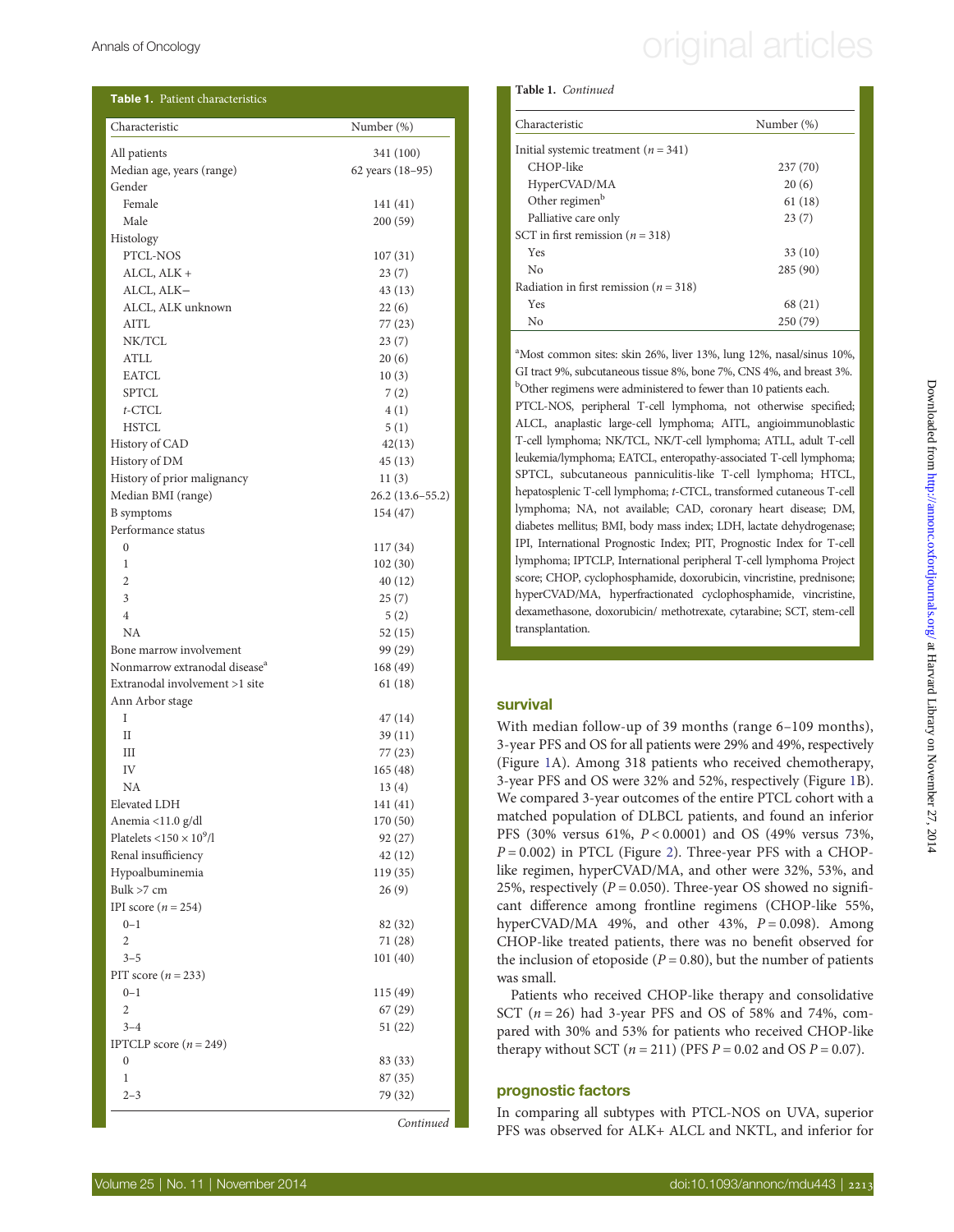<span id="page-3-0"></span>



Figure 1. PFS and OS for all patients (A) and for only patients treated with chemotherapy (B). Among chemotherapy-treated patients, PFS (C) and OS (D) by Ann Arbor stage.



Figure 2. PFS (A) and OS (B) of peripheral T-cell lymphoma patient population compared with matched DLBCL patients.

t-CTCL (Table [2\)](#page-4-0). For OS, ALK+ ALCL, ALK− ALCL, and AITL were superior to PTCL-NOS; NKTL demonstrated borderline improved survival (Figure [3](#page-5-0)). Among clinical factors, stage was the most dominant factor predictive of PFS and OS (Figure 1C and D). Hypoalbuminemia and elevated LDH predicted inferior PFS and OS. Female gender and absence of prior CAD predicted superior OS. On MVA of pretreatment factors, only limited-stage disease remained significant for improved PFS and OS (PFS: HR 0.59, 95% CI 0.38–0.93, P = 0.023; OS: HR 0.46, 95% CI 0.25– 0.85,  $P = 0.014$ ), while history of CAD portended inferior OS (HR 1.90, 95% CI 1.13-3.24,  $P = 0.016$ .

Among treatment-related factors, response to initial therapy (CR/PR) was strongly predictive of improved survival (PFS: HR 0.15, 95% CI 0.11–0.21, P < 0.0001; OS: HR 0.19, 95% CI 0.13– 0.28, P < 0.0001). Despite benefit for PFS favoring hyperCVAD/ MA as initial therapy in UVA, no benefit was seen on MVA adjusting for age, stage, and LDH (HR 0.50, 95% CI 0.22–1.17,  $P = 0.11$ ). On UVA, both consolidative XRT and SCT were associated with improved PFS and OS; however, no benefit was seen on MVA for consolidative SCT when controlling for CR to initial chemotherapy as well as stage, LDH, and hypoalbuminemia (PFS: HR 0.71, 95% CI 0.52–1.37, P = 0.49; OS: HR 0.71, 95% CI 0.52–1.37, P = 0.49) (Figure [4](#page-5-0)A–D). Similarly, the benefit for XRT was negated after controlling for stage and LDH (PFS: HR 0.84, 95% CI 0.40–1.26, P = 0.24; OS: HR 1.01, 95% CI  $0.54-1.87, P = 0.98$ ).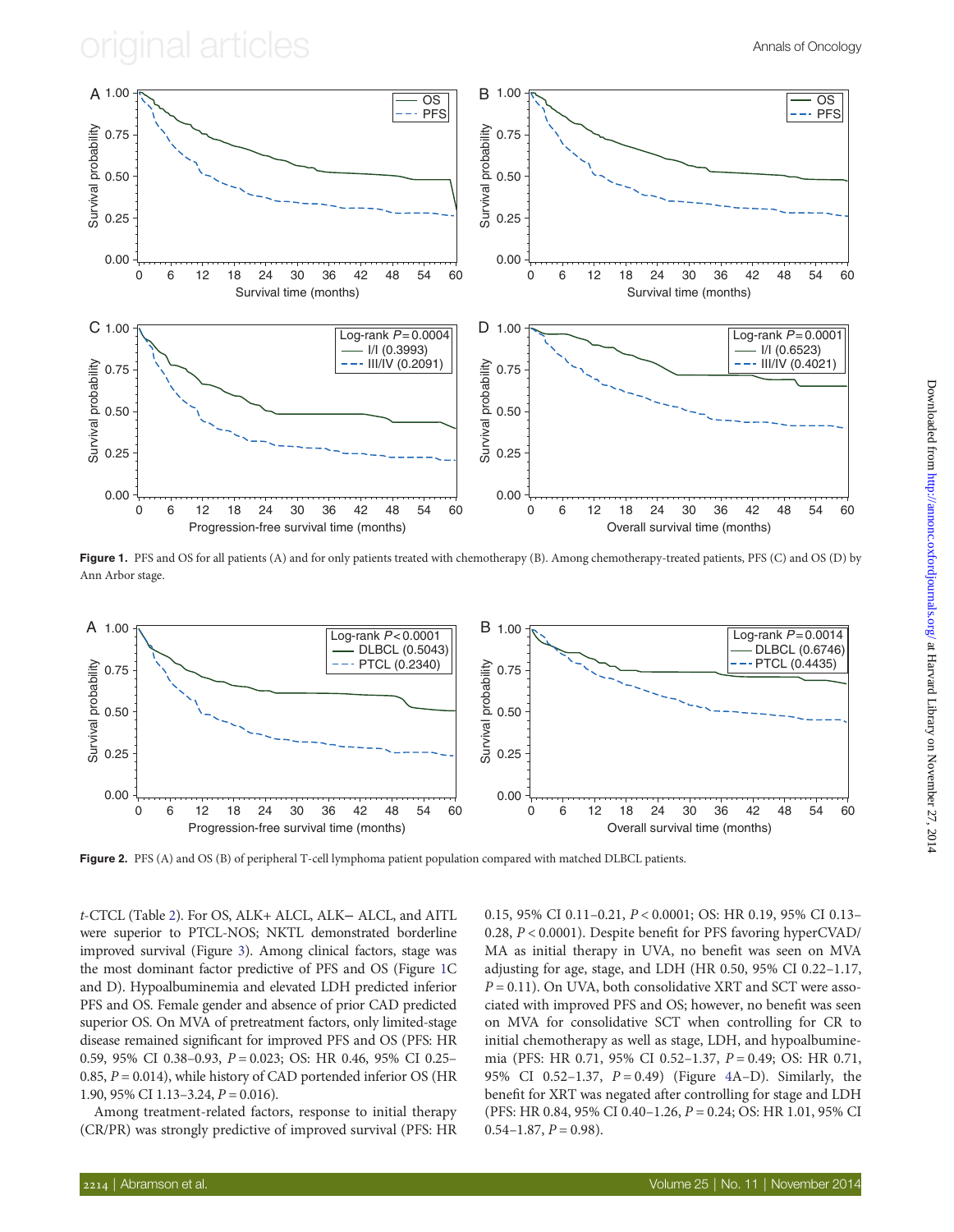# <span id="page-4-0"></span>Annals of Oncology **Annals of Oncology original articles**

| <b>Table 2.</b> Prognostic Analyses (Univariate) |            |               |                  |           |               |                  |  |  |  |
|--------------------------------------------------|------------|---------------|------------------|-----------|---------------|------------------|--|--|--|
|                                                  | <b>PFS</b> |               |                  | <b>OS</b> |               |                  |  |  |  |
|                                                  | <b>HR</b>  | 95% CI        | $\boldsymbol{P}$ | <b>HR</b> | 95% CI        | $\boldsymbol{P}$ |  |  |  |
| Subtypes (versus PTCL-NOS)                       |            |               |                  |           |               |                  |  |  |  |
| <b>ATLL</b>                                      | 1.03       | $0.56 - 1.91$ | 0.91             | 1.21      | $0.63 - 2.32$ | 0.56             |  |  |  |
| NK/TCL                                           | 0.50       | $0.25 - 1.00$ | 0.05             | 0.47      | $0.20 - 1.09$ | 0.07             |  |  |  |
| <b>EATCL</b>                                     | 0.97       | $0.42 - 2.23$ | 0.93             | 0.84      | $0.30 - 2.31$ | 0.73             |  |  |  |
| <b>HSL</b>                                       | 1.60       | $0.58 - 4.40$ | 0.36             | 1.43      | $0.45 - 4.56$ | 0.55             |  |  |  |
| <b>SPTCL</b>                                     | 0.33       | $0.08 - 1.34$ | 0.12             | 0.51      | $0.12 - 2.08$ | 0.35             |  |  |  |
| $t$ -CTCL                                        | 3.32       | $1.21 - 9.15$ | 0.02             | 0.85      | $0.21 - 3.48$ | 0.82             |  |  |  |
| ALK+ ALCL                                        | 0.44       | $0.22 - 0.88$ | 0.02             | 0.30      | $0.12 - 0.74$ | 0.009            |  |  |  |
| ALK-ALCL                                         | 0.99       | $0.55 - 1.79$ | 0.69             | 0.47      | $0.26 - 0.85$ | 0.012            |  |  |  |
| <b>AITL</b>                                      | 0.92       | $0.60 - 1.41$ | 0.35             | 0.52      | $0.32 - 0.82$ | 0.005            |  |  |  |
| Prognostic scores                                |            |               |                  |           |               |                  |  |  |  |
| <b>IPI</b>                                       | 1.28       | $1.13 - 1.45$ | 0.0001           | 1.59      | $1.35 - 1.86$ | < .0001          |  |  |  |
| <b>PIT</b>                                       | 1.25       | $1.08 - 1.45$ | 0.004            | 1.47      | $1.22 - 1.77$ | < .0001          |  |  |  |
| <b>IPTCLP</b>                                    | 1.26       | $1.06 - 1.50$ | 0.002            | 1.51      | $1.23 - 1.86$ | < .0001          |  |  |  |
| Clinical/treatment factors                       |            |               |                  |           |               |                  |  |  |  |
| Gender (Female versus male)                      | 0.86       | $0.65 - 1.14$ | 0.29             | 0.70      | $0.49 - 1.00$ | 0.047            |  |  |  |
| History of CAD                                   | 1.44       | $0.97 - 2.16$ | 0.07             | 2.06      | $1.32 - 3.21$ | 0.001            |  |  |  |
| Hypoalbuminemia                                  | 1.50       | $1.08 - 2.08$ | 0.016            | 1.86      | $1.24 - 2.78$ | 0.003            |  |  |  |
| Elevated LDH                                     | 1.50       | $1.08 - 2.09$ | 0.02             | 1.90      | $1.26 - 2.87$ | 0.002            |  |  |  |
| Stage $(1/2$ versus $3/4)^a$                     | 0.55       | $0.39 - 0.78$ | 0.0008           | 0.40      | $0.25 - 0.65$ | 0.0002           |  |  |  |
| HyperCVAD/MA frontline                           | 0.53       | $0.29 - 0.72$ | 0.05             | 0.49      | $0.24 - 0.70$ | 0.098            |  |  |  |
| Consolidative RT                                 | 0.68       | $0.47 - 0.97$ | 0.03             | 0.55      | $0.34 - 0.89$ | 0.015            |  |  |  |
| Consolidative SCT                                | 0.48       | $0.27 - 0.84$ | 0.01             | 0.48      | $0.24 - 0.98$ | 0.044            |  |  |  |

a Remained significant on multivariate analysis.

PTCL-NOS, peripheral T-cell lymphoma, not otherwise specified; ALCL, anaplastic large-cell lymphoma; AITL, angioimmunoblastic T-cell lymphoma; NK/TCL, NK/T-cell lymphoma; ATLL, adult T-cell leukemia/lymphoma; EATCL, enteropathy-associated T-cell lymphoma; SPTCL, subcutaneous panniculitis-like T-cell lymphoma; HTCL, hepatosplenic T-cell lymphoma; t-CTCL, transformed cutaneous T-cell lymphoma; PFS, progression-free survival; OS, overall survival; HR, hazard ratio; CI, confidence interval; IPI, International Prognostic Index; PIT, Prognostic Index for T-cell lymphoma; IPTCLP, International peripheral T-cell lymphoma Project; LDH, lactate dehydrogenase; SCT, stem-cell transplantation; RT, radiotherapy.

# discussion

We present a multicenter retrospective analysis of PTCL in the modern era. We confirm that PTCL patients continue to have an inferior prognosis compared with DLBCL. Patients with PTCL present with high-risk features including advanced stage, extranodal disease, elevated LDH, and B symptoms. Use of consolidative XRT and SCT were predictive of improved survival on UVA but lost significance on MVA. Collectively, the most dominant prognostic factor was response to initial therapy.

It is not clear if survival has improved for PTCL over the past several decades [[8](#page-6-0)]. The 3-year OS in our contemporary population of 49% demonstrates that PTCL continues to pose significant challenges. We found no significant differences in OS between PTCL histologies on MVA, including both ALK+ and ALK− ALCL, which lost prognostic significance after adjusting for pretreatment risk factors. ALK+ ALCL has long been observed to have a favorable prognosis relative to other PTCLs [[9](#page-6-0), [10\]](#page-6-0), but this may reflect the presentation of these patients with lower risk features including younger age, limited-stage, and lower risk IPI scores. Limited-stage disease was the only pretreatment risk factor to maintain significance for OS on MVA, emphasizing the importance of counseling patients in view of their overall risk profile rather than histology alone.

We evaluated the role of select medical comorbidities and found that a diagnosis of CAD independently conferred an inferior prognosis. The impact of comorbidity has not been well explored in lymphoma patients, but reports have suggested adverse impact on prognosis [\[11](#page-6-0), [12\]](#page-6-0). Patients with comorbidities often receive less aggressive therapy and are less likely to complete a full course of cancer therapy.

A Dutch cancer registry analysis found medical comorbidities to confer twice the risk of death in lymphoma patients, which was independent of IPI risk [\[13\]](#page-6-0). Most studies evaluating the impact of comorbidities have employed the Charlson Comorbidity Index, which we could not calculate in our cohort. Though this is a weakness in our analysis, our data highlight the need to consider medical conditions in the prognostication for our patients, and the need to evaluate comorbidities in prospective clinical trials.

Optimal chemotherapy for PTCL remains undefined, though the majority of patients receive CHOP-like regimens. Our analysis suggests that hyper CVAD/MA may be superior to CHOP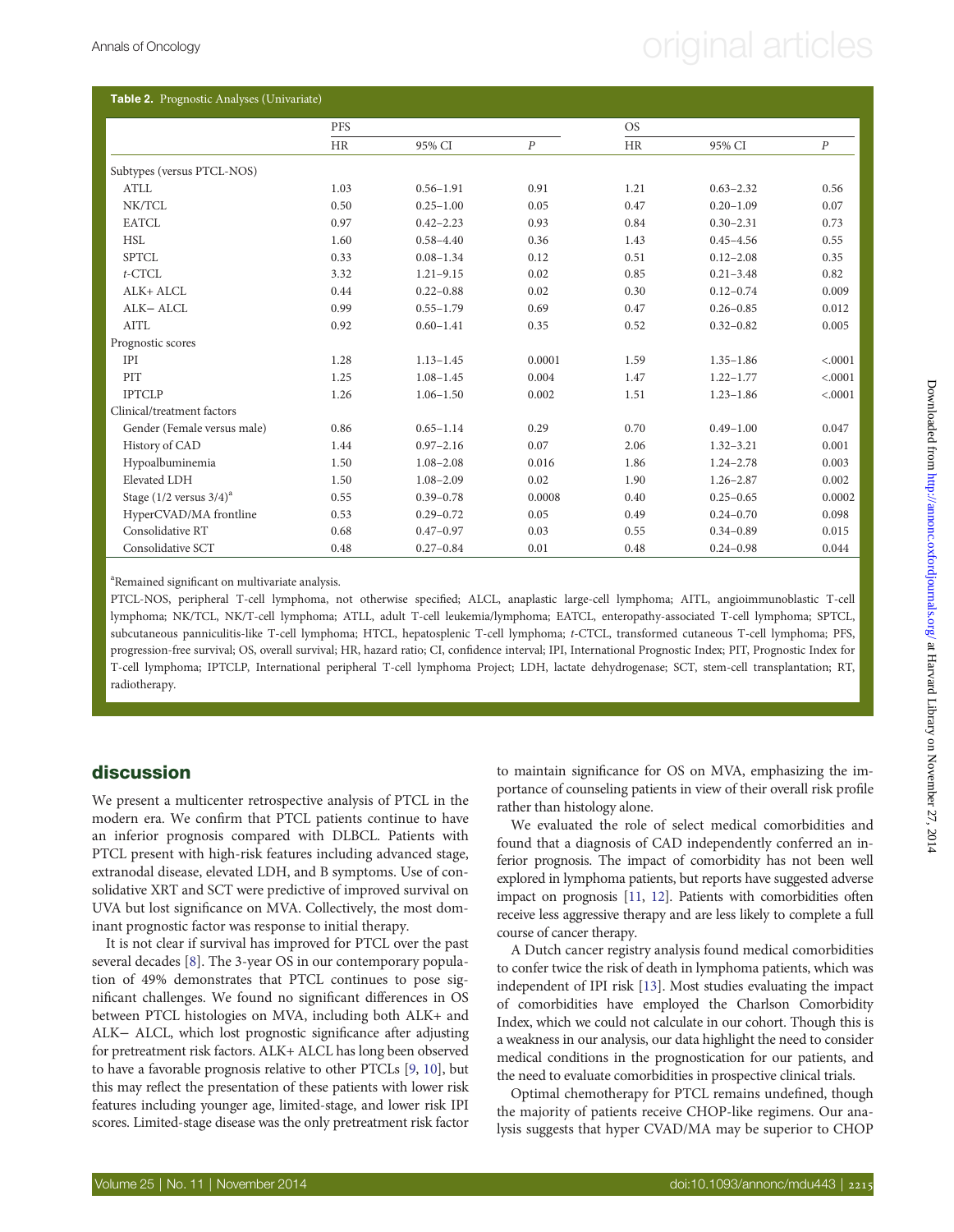<span id="page-5-0"></span>

Figure 3. OS for all patients by histology. Only histologies with >10 subjects are included in this analysis.



Figure 4. PFS (A) and OS (B) by consolidative SCT in all patients, and PFS (C) and OS (D) by SCT limited to patients in CR following induction chemotherapy.

in terms of response rate and PFS, however the PFS benefit was lost on MVA and there was no difference in OS. Given the small number of patients who received this regimen, this finding is hypothesis generating as the difference may reflect patient selection rather than differential efficacy. A retrospective analysis of 135 patients with PTCL treated with either CHOP or intensified induction chemotherapy also found no difference in OS [\[14](#page-6-0)].

Retrospective analyses have suggested improved outcomes favoring consolidation with autologous SCT, though such analyses are biased by the preferential inclusion of younger, healthier patients with chemosensitive disease [\[15](#page-6-0)–[17](#page-6-0)]. Our analysis also demonstrated a benefit favoring autologous SCT, but this disappeared in MVA after adjusting for initial treatment response. These data must be tempered by the small numbers in our cohort who proceeded to transplant. These data suggest, however, that the most dominant factor predictive of a favorable OS is achievement of CR to initial chemotherapy. The true impact of SCT for PTCL patients who achieve a response to initial